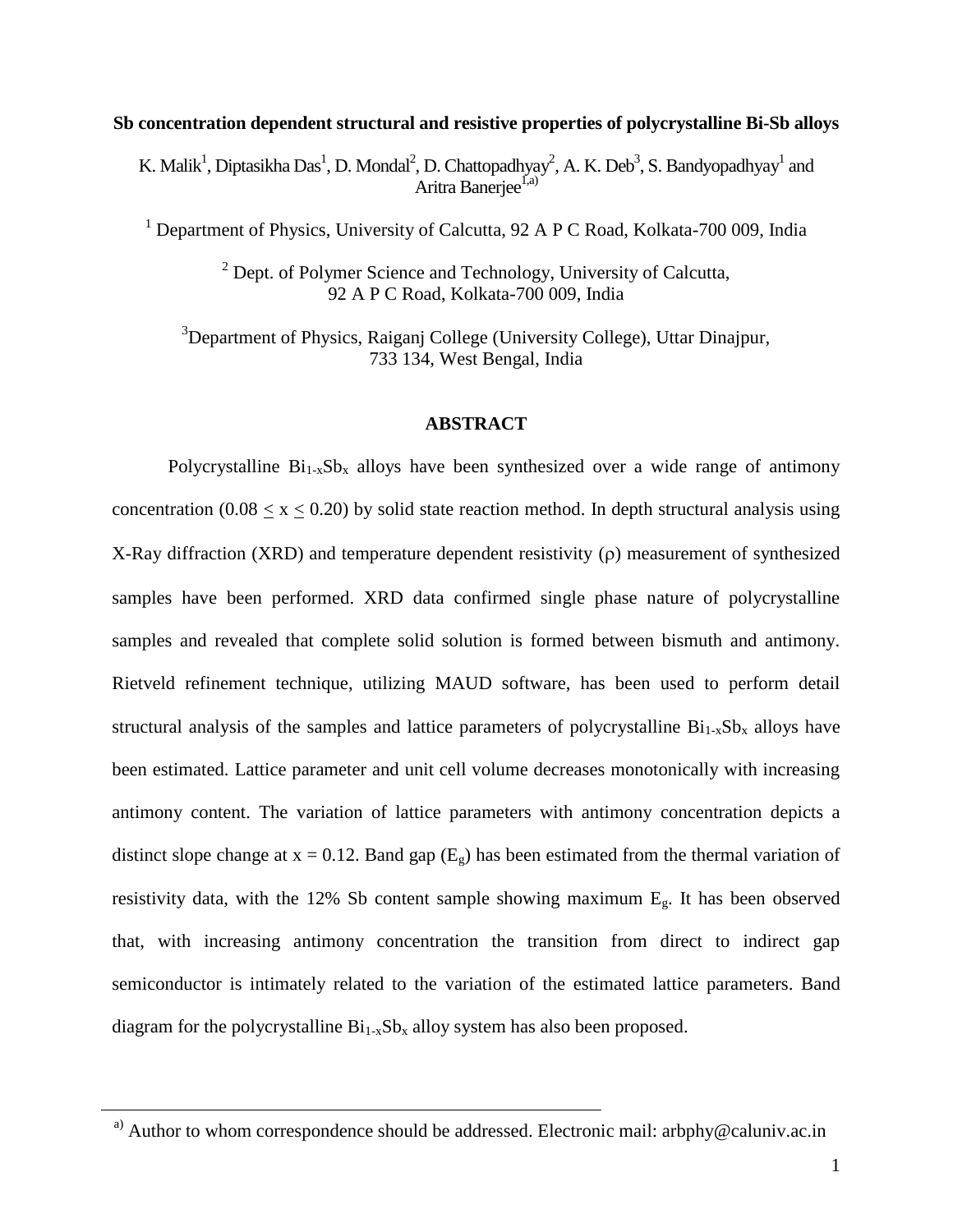# **I. Introduction:**

Thermoelectric materials have attracted much interest in recent years due to their applicability in power generation and electronic refrigeration.<sup>1</sup> Among the many developed thermoelectric materials, narrow gap semiconductors like bismuth-antimony (Bi-Sb) alloys have been presented as a highly attractive and remarkable thermoelectric material.<sup>2,3</sup> Apart from that, among semimetal and narrow gap semiconductors, bismuth-antimony (Bi-Sb) alloy have received special attention due to their interesting physical properties.<sup>4-7</sup> The band structure of Bi and Bi-Sb alloy is peculiar in nature and drastically depends on different physical parameters such as antimony concentration,<sup>4,8,9</sup> temperature,<sup>10,11</sup> pressure<sup>5,12,13</sup> and magnetic field.<sup>14,15</sup> Such peculiarities led to the observation of several exciting properties, viz., the existence of gapless state.15,16 This further renewed interest in this material with the recent discoveries of topological insulator and dirac fermion.<sup>17-19</sup>.

The group V elements, Bi and Sb are semimetals with  $A_7$  type rhombohedral structure.<sup>20,21</sup> The semimetallic character of bismuth arises due to the small overlap of the valence band maximum at the T point with the conduction band minimum by 0.0184 eV at the L point of the brilloiun zone.<sup>8,11</sup> Bi<sub>1-x</sub>Sb<sub>x</sub> alloy form a solid solution over the entire composition range.<sup>6,21</sup> The addition of Sb to Bi causes the L<sub>s</sub> and T bands to move down with respect to the L<sub>a</sub> band. At  $x = 0.04$  the L bands invert <sup>9,15,20</sup> and at  $x \approx 0.07$  the overlap between the hole T and L<sub>a</sub> bands disappears, resulting in semiconducting Bi-Sb alloy.<sup>9,20</sup> Bi<sub>1-x</sub>Sb<sub>x</sub> alloy is semiconducting in the composition range  $x = 0.07 - 0.22$  and depending on Sb content it becomes direct or indirect semiconductor. With the properties such as small band gap  $(E_g)$ , high mobility and small effective masses, semiconducting Bi rich  $Bi_{1-x}Sb_x$  alloy is potentially attractive for use as n type thermoelectric material. $3,20$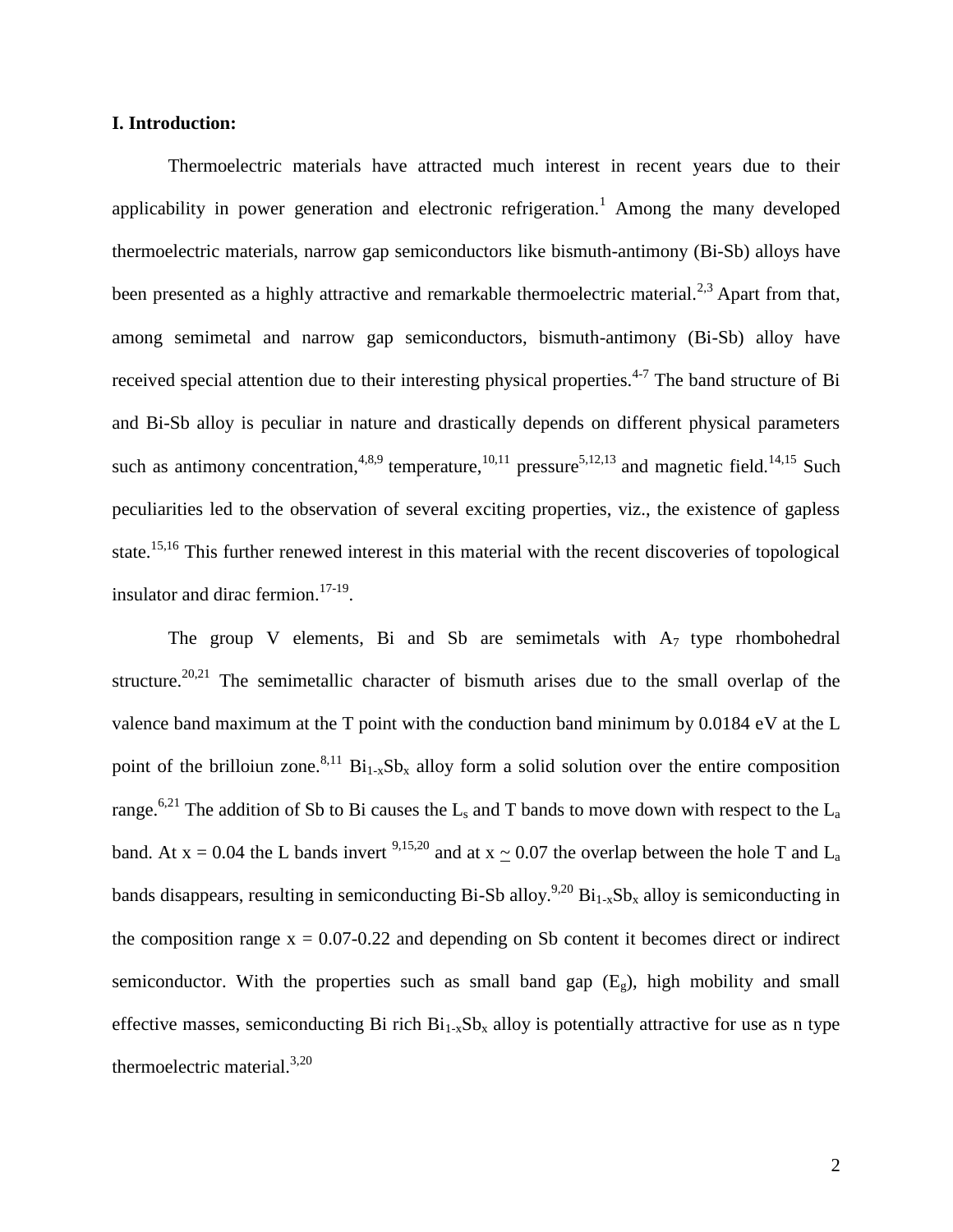There have been several earlier reports on the structural and transport, viz, electrical, thermoelectric properties of  $Bi_{1-x}Sb_x$  alloy. Lin et al reported the thermoelectric properties of  $Bi_{1-x}$  $_{x}Sb_{x}$  alloy nanowires.<sup>22</sup> But most of the reports are on single crystalline<sup>18,20</sup> and thin films<sup>9,23,24</sup> of Bi-Sb alloy. Based on the resistivity  $(\rho)$  and thermoelectric power data, different research groups have estimated the band diagram of the single crystalline and thin film  $Bi_{1-x}Sb_x$  samples. But there are some discrepancies in the reported band diagrams. However, single crystals are weak in mechanical strength and require dedicated techniques for synthesis. Textured materials also provide enough mechanical strength and might be beneficiary in samples with anisotropic properties.<sup>25</sup> It is note worthy to mention that, Bi-Sb alloys exhibit highly anisotropic properties  $8,15,20$  and thus textured samples might give rise to larger thermoelectric power factors and figures of merits, as observed by D. Kenfaui for oxide thermoelectric material<sup>25</sup>. However synthesis of textured materials also requires specialized techniques<sup>25</sup>, as compared to bulk polycrystalline samples. Hence, the use of polycrystalline materials might be more suitable for practical applications. But there are very limited reports on transport property study of polycrystalline semiconducting Bi-Sb alloys.<sup>3,5,6,13</sup> H. Kitagawa et al reported the thermoelectric properties of polycrystalline  $Bi_{1-x}Sb_x$  alloy system.<sup>6</sup> Very recently S. Dutta et al reported the effect of pressure and temperature on  $\rho$  and thermopower of polycrystalline Bi-Sb samples.<sup>5,13</sup> Some efforts also have been given to reveal the structural properties of rhombohedral  $Bi_{1-x}Sb_x$  alloys.<sup>7,8,23,26</sup> But none of them have used Rietveld refinement techniques. It should be mentioned that in these group of samples, Souza et al only recently employed Rietveld refinement method for structural analysis of another important thermoelectric material having rhombohedral structure,  $Bi_2Te_3$ <sup>27</sup>

In the present paper, we report the detailed structural analysis and electrical resistivity  $(\rho)$ study of the polycrystalline  $Bi_{1-x}Sb_x$  (0.08  $\leq x \leq$  0.20) alloys synthesized by solid state reaction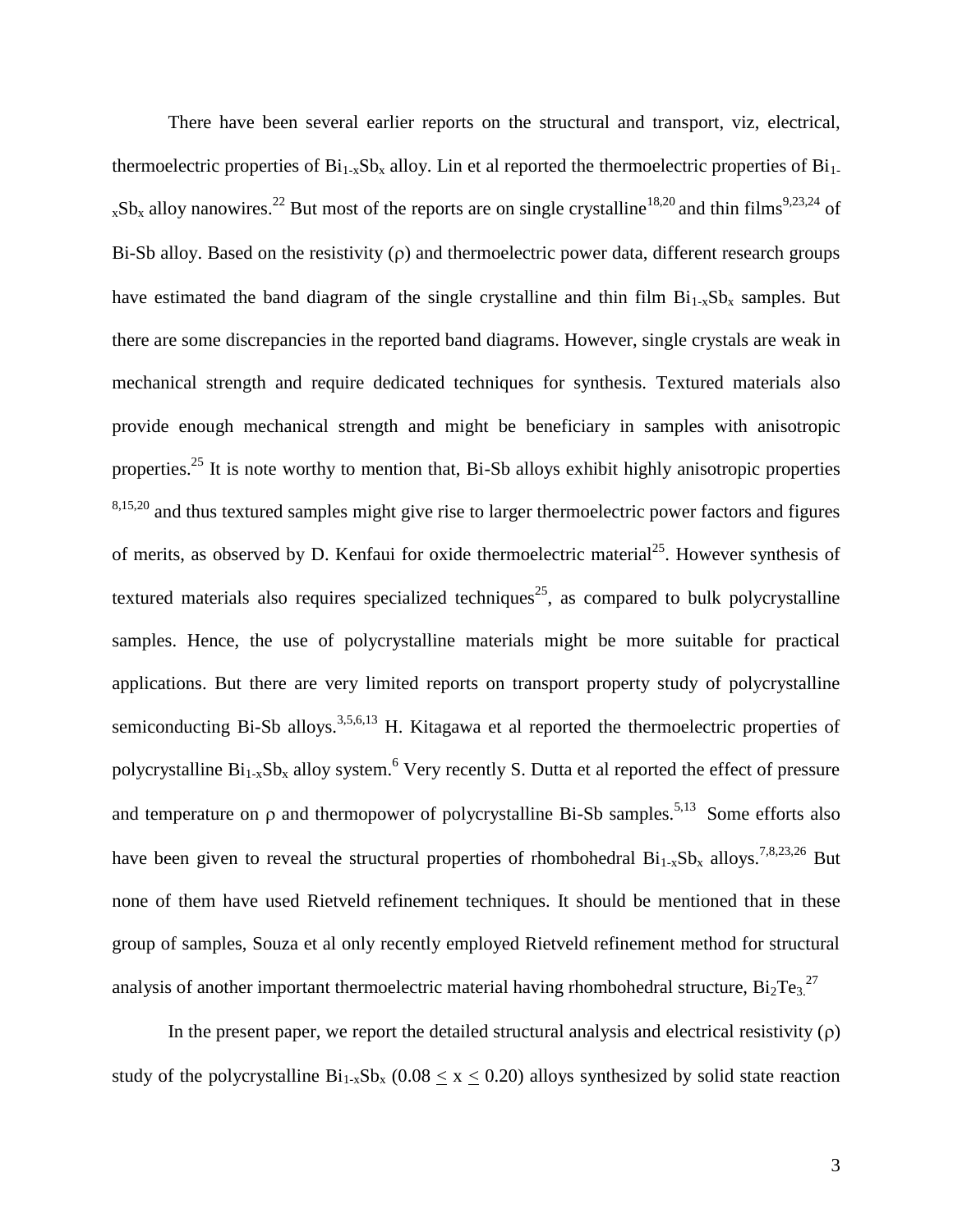method. From the thermal variation of  $\rho$  data,  $E_g$  for these narrow gap semiconductors have been estimated. Further, the  $\rho$  data have been used to construct the band diagram, i.e., variation of energy bands near the Fermi level of this polycrystalline  $Bi_{1-x}Sb_x$  alloy system. Structural analysis has been performed by Rietveld refinement method using the X-Ray Diffraction (XRD) data of the synthesized Bi-Sb alloys. It has been mentioned earlier that, based on antimony  $(x)$ content  $Bi_{1-x}Sb_x$  alloy can be direct or indirect semiconductor. In this article, we have demonstrated that, the transition from direct to indirect gap semiconductor is accompanied by a change in estimated structural parameters, e.g., lattice parameters.

### **II. Experimental:**

The Bi<sub>1-x</sub>Sb<sub>x</sub> (0.08  $\leq$  x  $\leq$  0.20) alloys were synthesized by conventional solid-state reaction method.<sup>28</sup> Stoichiometric amount of Bi and Sb powders (each of purity 99.999%; Alfa Aesar, UK) have been weighed, mixed and loaded into a quartz ampoule, sealed under vacuum at  $10^{-3}$  Pa. The quartz ampoules containing the powder mixtures are then sintered at 700<sup>0</sup>C for 10 h. The structural characterization of the synthesized  $Bi_{1-x}Sb_x$  samples has been carried out using powder x-ray diffractometer [Model: X'Pert PRO (PANalytical)] with  $Cu$ - $K_{\alpha}$  radiation. All the XRD measurements are performed in the range of  $20^{\circ} \le 20 \le 80^{\circ}$  in 0-20 geometry. Rietveld refinement technique was used to perform in depth structural analysis of the synthesized samples. Utilizing the MAUD software, $^{29}$  the Rietveld method was used to refine the structural parameters from the XRD patterns of the obtained polycrystalline  $Bi_{1-x}Sb_x$  alloy. Standard Si sample was used for measuring the instrumental profile.<sup>30</sup> The electrical resistivity as a function of temperature  $(\rho-T)$  of all the samples was measured using conventional four-probe technique.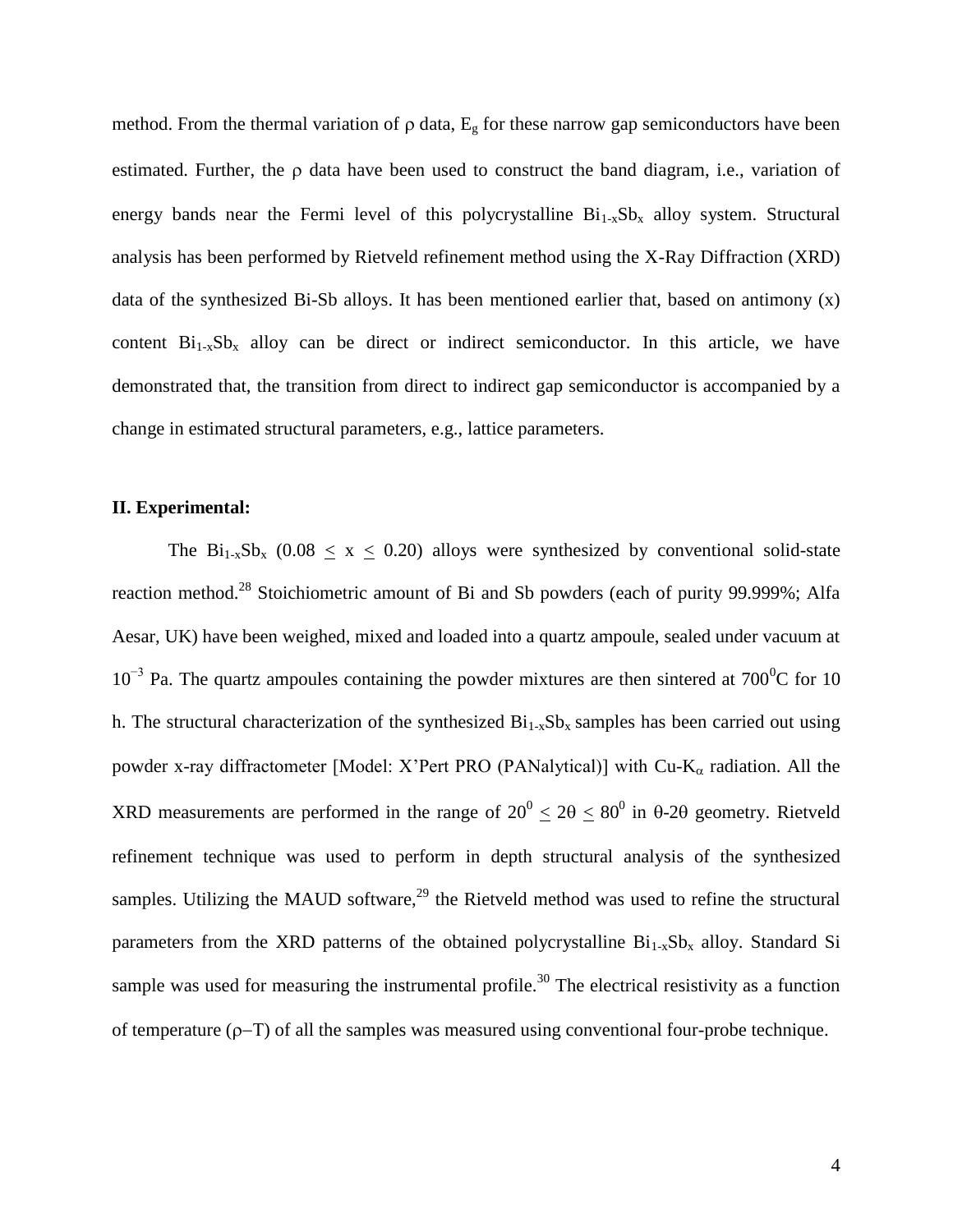#### **III. Results and Discussion**:

XRD patterns of the synthesized  $Bi_{1-x}Sb_x$  (0.08 < x < 0.20) samples are shown in Figure 1. The XRD patterns reveal that, all the samples are single phase in nature. The variation of the most intense (012) diffraction peak with  $2\theta$ , for different Sb concentration is demonstrated in Figure 1(inset). All the (012) peaks of the  $Bi_{1-x}Sb_x$  alloy shift to high angle side with increasing antimony concentration. The atomic radii of antimony  $(1.45\text{\AA})$  are less than that of bismuth (1.60Å) and Bi rich Bi-Sb alloys follow

Vegard's law, $6$ <sup>6</sup> thus it is quite expected that, with increasing Sb concentration, the diffraction peaks should shift to higher angle.<sup>6</sup> This further confirms that, a complete solid solution has been formed between Bi and Sb and synthesized  $Bi_{1-x}Sb_x$ alloys are single phase in nature. We have also determined the full width at half maxima (FWHM) of all the synthesized  $Bi<sub>1</sub>$ .



**FIG. 1.** XRD pattern of  $Bi_{1-x}Sb_x$  (0.08  $\leq$  x  $\leq$  0.20) alloys. Inset shows (012) peak of rhombohedral  $Bi_{1x}Sb_x$  alloys.

 $xSb_x$  samples for the most intense peak. The results are shown in Figure 2a. With increasing Sb, FWHM is observed to increase gradually, implying poorer crystalline quality of the Bi-Sb alloy with increasing antimony concentration. This is a typical alloying behaviour, which arises due to the difference in the lattice constant as well as the atomic radii of Bi and  $\text{Sb}$ <sup>23</sup>

Bi-Sb alloy crystallizes in rhombohedral  $A_7$  type structure.<sup>20,21</sup> In order to analyse the effect of Sb concentration on the structure of the  $Bi_{1-x}Sb_x$  alloys, we have performed in-depth structural analysis, using Rietveld refinement technique of our samples. This further helps us in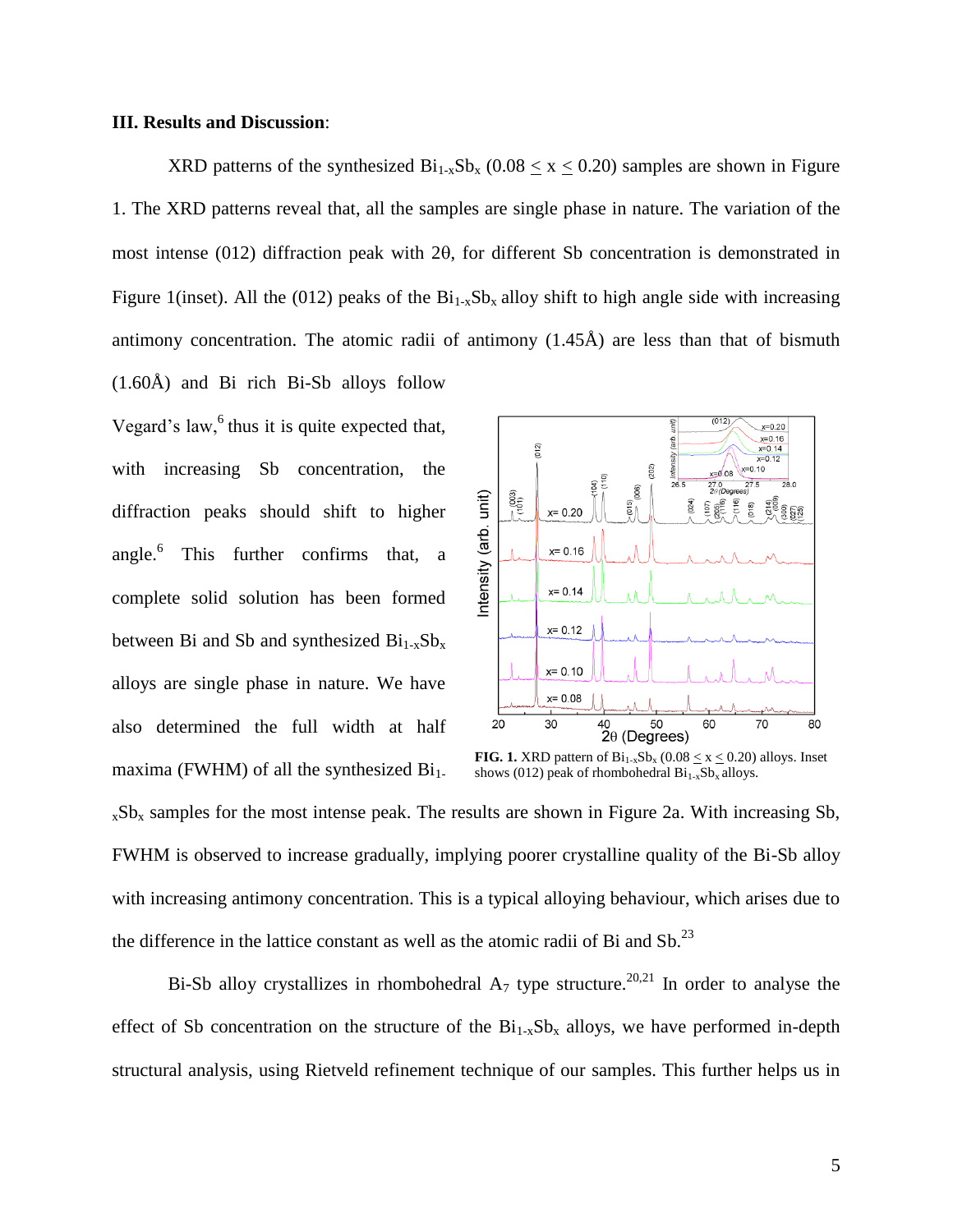checking the quality of our synthesized samples as well as confirms the single phase nature of all the synthesized  $Bi_{1-x}Sb_x$  alloys. It is noteworthy to mention that there are some reports on the structural analysis of  $Bi_{1-x}Sb_x$  single crystals, thin films<sup>8,23</sup> and polycrystalline Bi-Sb alloys.<sup>7,26,31</sup> But, till date no effort was given to reveal the effect of Sb concentration on the structural property of polycrystalline  $Bi_{1-x}Sb_x$  alloys using Rietveld refinement method. Very recently, only Souza et al reported the structural property of polycrystalline  $Bi_2Te_3$ , another well known thermoelectric material of rhombohedral structure, using Rietveld method  $1^{27}$  The experimental XRD pattern and theoretical XRD curve, as obtained after Rietveld refinement, for all the synthesized Bi-Sb alloys are presented in Figure S1 [See the supplementary information for Figure S1 (*page 18-19*)]. The goodness of fit (GoF) or  $\chi^2$  values obtained after refinements, given in Table 1, signifies that high quality structural analysis by Rietveld refinement technique has been performed. It is noteworthy to mention that, we have performed the refinement using the atomic positions and substitutions of the synthesized Bi-Sb alloy and the corresponding parameters like site occupancy, atomic positions, reliability parameters  $(R_w, R_b, R_{exp})$  etc., obtained after refinement has been included in supplementary information (Figure S1). Space group  $R3m$  and point group  $D<sub>3d</sub>$  was used for refinement. The description of rhombohedral Bi-Sb alloys is commonly expressed in terms of equivalent hexagonal unit cell. $8,26,32$  It should be mentioned here that, after proper coordinate transformation, the rhombohedral crystal structure can be described with a hexagonal unit cell.<sup>32</sup> For hexagonal unit cell  $\alpha = \beta = 90^{\circ}$ ,  $\gamma = 120^{\circ}$  and the corresponding lattice parameters,  $a_H$  and  $c_H$ , obtained upon refinement has been found to decrease with increasing Sb concentration (Table-I). Similar results has also been reported by other groups for Bi-Sb thin-films or single crystal.<sup>8,23</sup> Our Rietveld refinement data also reveals that, the estimated hexagonal unit cell volume of the  $Bi_{1-x}Sb_x$  alloys decreases with increasing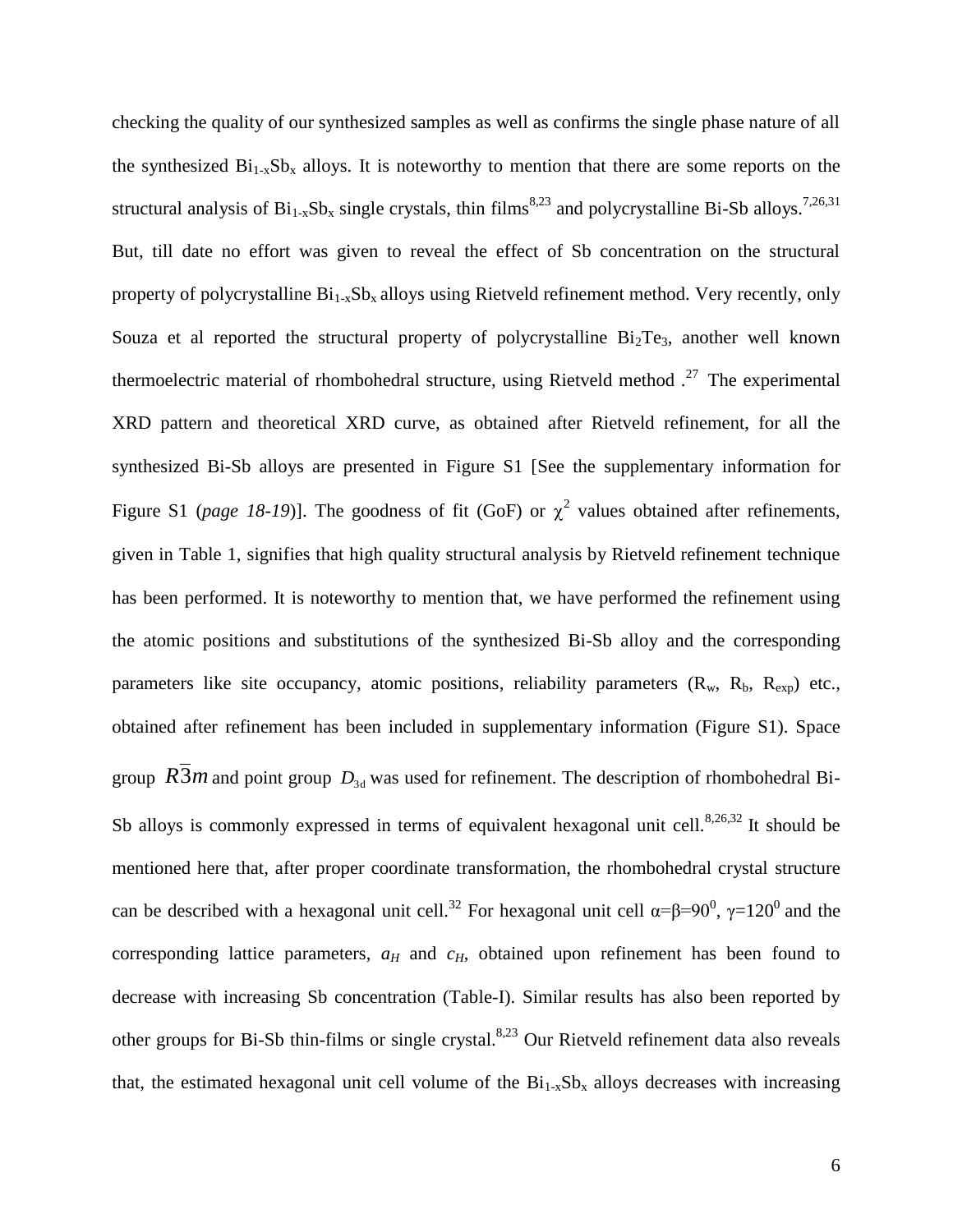antimony (x), as given in Table-I. The atomic radii of Sb  $(1.45 \text{ Å})$  are smaller than that of Bi  $(1.60 \text{ Å})^{33}$  With increasing Sb concentration (x), more and more bismuth atoms are replaced by antimony atoms in unit cells of Bi-Sb alloys. Thus, such decrease of lattice parameters (both  $a_H$  and  $c_H$ ) and hence the corresponding shrinkage of unit cell volume of the  $Bi_{1-x}Sb_x$  alloys with increasing Sb concentration is expected. Figure 2b shows a plot of lattice parameters (both *a<sup>H</sup>* and *cH*) versus Sb concentration for our



**FIG. 2.** Antimony concentration dependence of (a) FWHM of (012) peak (b) hexagonal lattice parameters  $(a_H, c_H)$  and (c) Strain (using Williamson-Hall method) as obtained on synthesized  $Bi_{1-x}Sb_x$  samples.

synthesized  $Bi_{1-x}Sb_x$  samples. Careful investigation of Figure 2b clearly reveals that, the variation of lattice parameters with antimony concentration shows a slope change for  $x > 0.12$ . For lower concentration of antimony (x), i.e., for  $x=0.08$  to  $x=0.12$ , both  $a_H$  and  $c_H$  slowly decreases with Sb concentration. But for higher Sb concentration, i.e., for  $x > 0.14$ ,  $a_H$  and  $c_H$ decreases rather sharply. It should be mentioned here that, antimony concentration dependent band gap ( $E_{g}$ ) variation, as obtained from  $\rho$ -T data [Figure 3], also shows a slope change at x = 0.12 [Figure 4, discussed below].

Further from our XRD patterns, we have also estimated the strain developed in the synthesized polycrystalline Bi-Sb samples and its grain size, employing Williamson-Hall method  $34$  as well as by refining the size-strains using harmonic deconvolutions in the Rietveld code. The estimated values of strain and grain size, as obtained from both the method, follows similar trend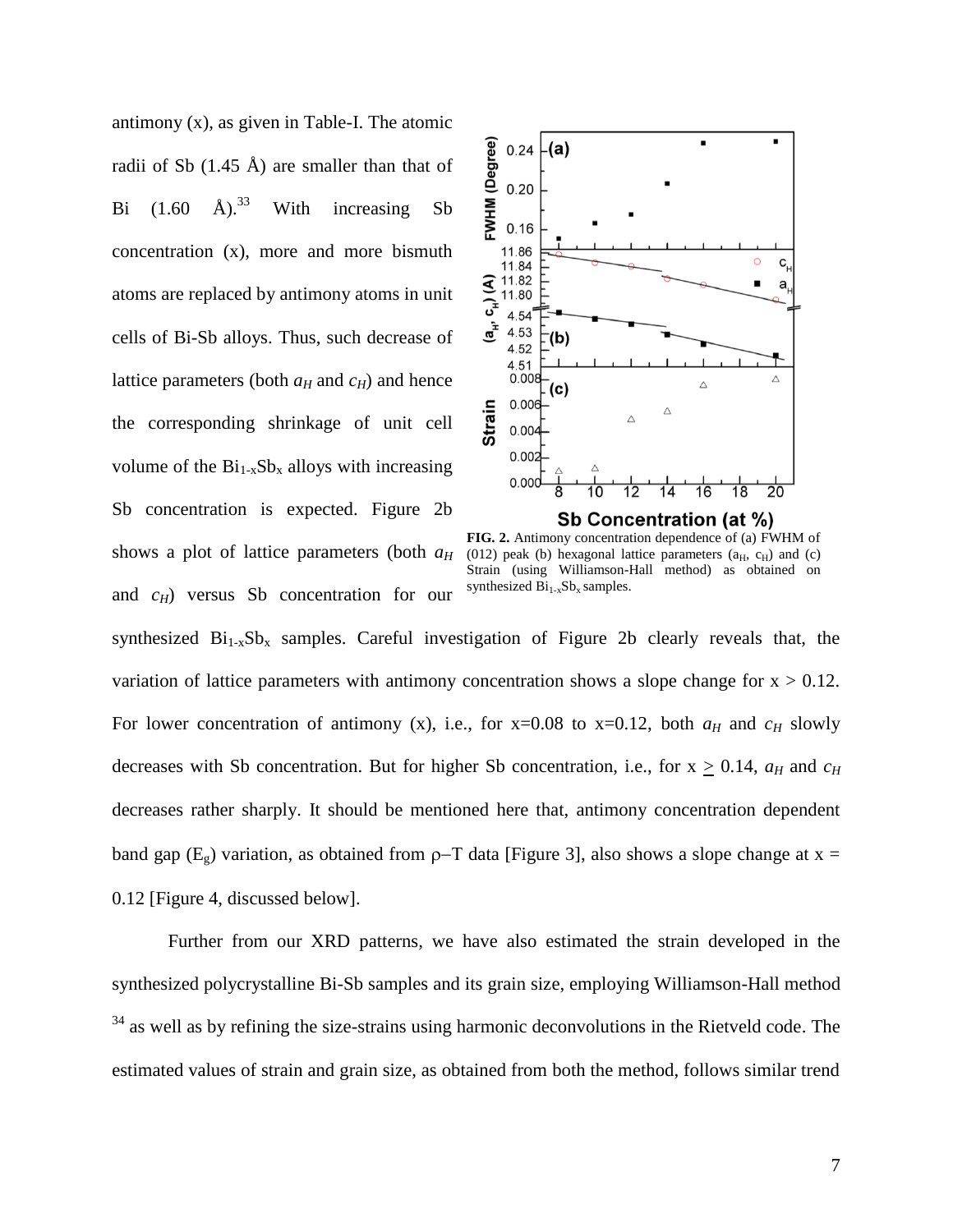(Table-II). The Williamson-Hall plots for all the synthesized  $Bi_{1-x}Sb_x$  samples have been included in Figure S2 [See the supplementary information for Figure S2 (*page 20*)]. The estimated strain values, plotted in Figure 2c, increases with increasing antimony concentration. The difference in the atomic sizes of Bi and Sb leads to the shrinkage of unit cell volume in  $Bi<sub>1</sub>$ .  $xSb_x$  alloy system. Thus the size mismatch of Bi and Sb atoms in turn develops some strain in  $Bi_{1-x}Sb_x$  unit cell, which increases with increasing antimony concentration.

The  $\rho$ -T curve of the polycrystalline  $Bi_{1-x}Sb_x$  samples for various Sb compositions are shown in Figure 3. As the Sb concentration increases,  $\rho$  increases for the synthesized  $Bi_{1-x}Sb_x$ 

alloys. This is related to the increased impurity scattering in the system with increased Sb doping. In addition, the grain size also decreases (Table-II), which in turn increases grain boundary scattering, with increasing Sb concentration. Thus the increased grain boundary scattering also plays a significant role in the observed increase of  $\rho$  with



**FIG. 3.** Temperature dependence electrical resistivity (ρ) of  $Bi_{1-x}Sb_x$  alloys.

increasing Sb content in  $Bi_{1-x}Sb_x$  system. Further, in Figure 3, the measured  $\rho$  of the  $Bi_{1-x}Sb_x$ alloys exhibits non-monotonic temperature dependence, with a maximum at around 150 K. Temperature at which  $\rho$  value shows a maximum has been designated as peak temperature,  $T_p$ . The exact values of  $T_p$  depend on the antimony content and its variation with Sb concentration (x) has been plotted in Figure 4. Figure 4 also includes the variation of  $E<sub>g</sub>$  with Sb content (discussed below) and it has been found that Sb concentration dependent change of  $T_p$  and  $E_g$  is very much correlated. The  $\rho$ -T curve [Figure 3] depicts that,  $\rho$  first begins to increase with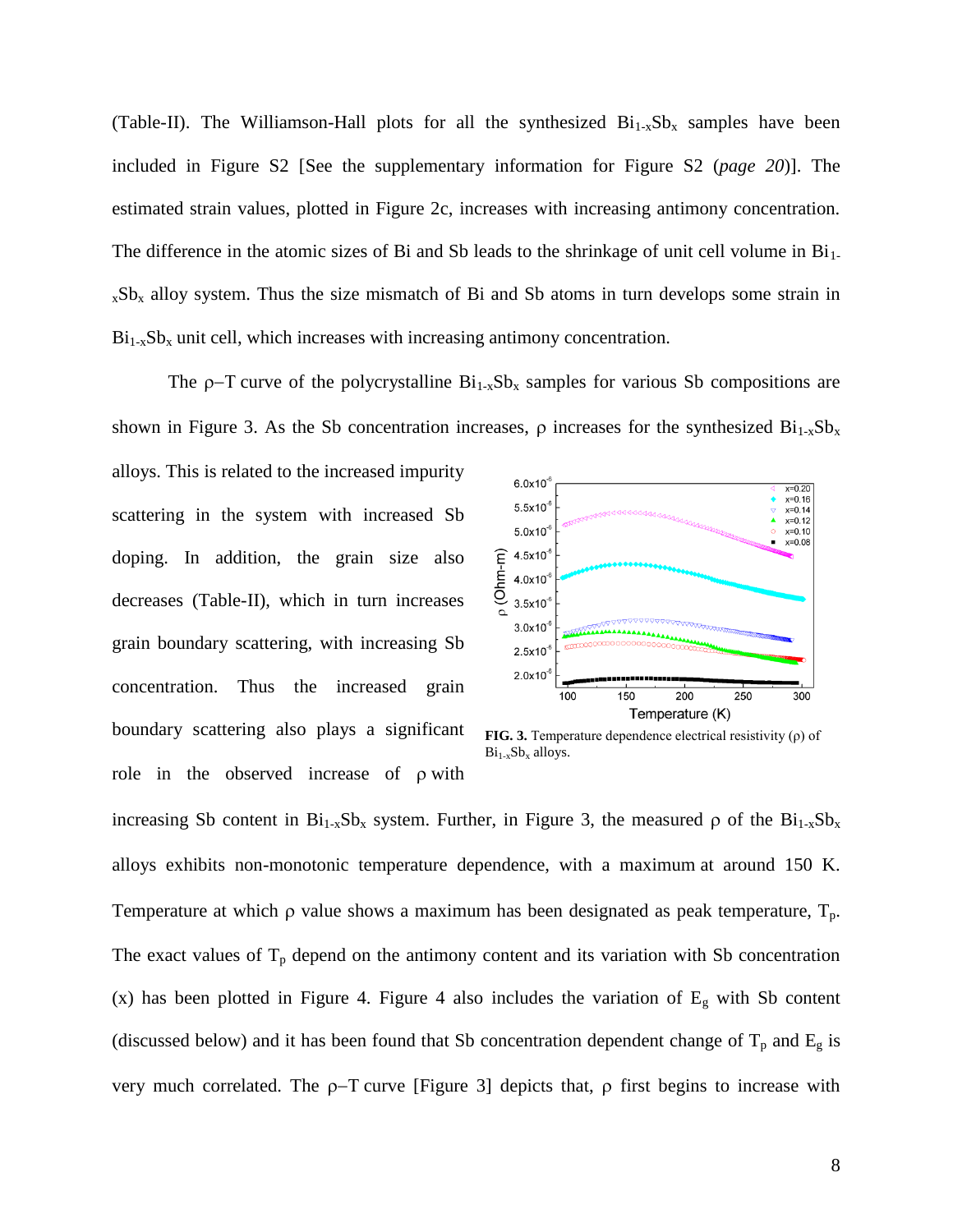increasing temperature upto  $T_p$ , then decreases with further increase of temperature. S. Cho et al and Y. Lin et al had also reported non-monotonic temperature dependence of  $\rho$  for  $Bi_{1-x}Sb_x$  thin films and nano wires, respectively.<sup>9,22</sup> Similar semi-metal to semiconductor transition has also been reported earlier for single crystalline Bi-Sb alloy system.<sup>4,8,20</sup> However, Lenoir et al reported the transition at much lower temperature, around  $50K<sup>4,20</sup>$  It should be pointed out that our measurement is on polycrystalline samples, where grain boundary and other related scattering events also plays a significant role. This might lead to higher  $T_p$  obtained in our measurement as compared to those reported by Lenoir et al.<sup>4,20</sup> This low temperature metallic

behaviour of electrical resistivity has been explained by Lenoir et al in terms of so called hydrogeniod model. $4,20$  With increasing temperature, due to increased thermal energy, the intrinsic density of carriers in the system increases. For temperature above  $T_p$ , this intrinsic carrier



**FIG. 4.** Evolution of peak temperature  $(T_p)$  and band gap  $(E_g)$ as a function of Sb concentration for Bi rich Bi-Sb alloys.

density subsequently becomes greater than the density of impurities. This leads to the observed temperature dependence of semiconductors, showing a decrease in  $\rho$  with increasing temperature above  $T_p$ . Bi-Sb alloy system is a narrow band gap semiconductor. The electrical resistivity in the semiconducting range (above  $T_p$ ) follows exponential behaviour and the corresponding band gap (E<sub>g</sub>) was estimated from the  $\rho$ -T data using the relation (for T  $\geq$  T<sub>p</sub>):

$$
\rho = \rho_0 \exp\left(\frac{E_g}{2k_B T}\right) \tag{1}
$$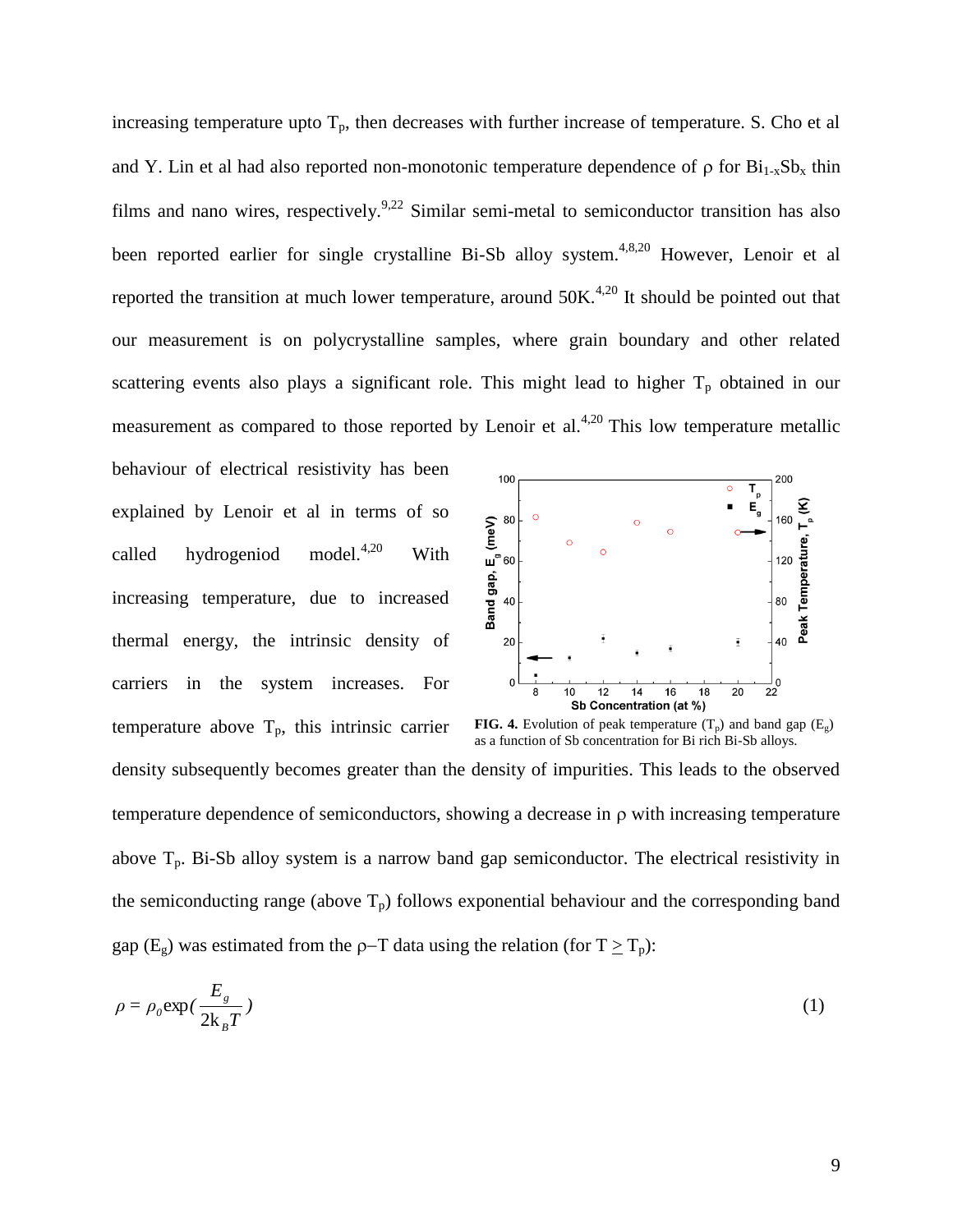where,  $\rho_0$  is a constant. The estimated values of  $E_g$ , plotted in figure 4, have been used to describe qualitatively the evolution of band structure as a function of antimony composition. Similar attempts have been made earlier for single crystalline samples<sup> $4,8,20$ </sup> as well as for epitaxial thin films,  $9$  but there are not of much report for polycrystalline samples.<sup>5,15</sup> The semiconducting behaviour in bulk system occurs at alloy composition between 7% and 22% Sb and Lenoir et al obtained a maximum  $E_g$  (21 meV) at x = 0.15.<sup>4,20</sup> Whereas, A. L Jain reported the highest  $E_g$  for  $x=0.12$ .<sup>8</sup> The Sb concentration for the maximum gap shifts to lower Sb concentration of 9% for  $Bi_{1-x}Sb_x$  thin films grown on CdTe (111), as reported by S. Cho et al.<sup>9</sup> On the other hand in the present work for the synthesized polycrystalline samples, the maximum E<sup>g</sup> has been observed for 12% Sb concentration, in accordance to those reported by A L Jain.<sup>8</sup>

According to the energy band model proposed by Blount and Cohen<sup>35</sup> the band structure of bismuth, consists of a pair of light mass bands  $(L_a$  and  $L_s$ ) at six symmetrically related positions in k space, the upper of which is occupied by electrons and a heavy mass hole band (T) at two positions in k space.<sup>5,8,35</sup> In antimony, the pockets of electrons are also located at the L points of the Brillouin zone, where as holes are located at the H points.<sup>20</sup> The effect of Sb addition causes the L<sub>s</sub> and T bands to move downward with respect to the L<sub>a</sub> band. At  $x = 0.07$ the overlap between the hole  $T$  and  $L_a$  bands disappears, resulting in an indirect gap semiconductor for  $x \approx 0.07$ . With further increase of Sb concentration, the heavy mass band (T) further shifts downward, with respect to the light mass band and the  $Bi_{1-x}Sb_x$  alloy system transforms to a direct gap  $(L_a-L_s)$  narrow band semiconductor. Thus the polycrystalline  $Bi_{1-x}Sb_x$ alloy samples reported here, is a direct gap semiconductor for lower Sb concentration i.e., for  $0.08 \le x \le 0.12$ . Figure 4 demonstrates that for increasing Sb concentration between 8 % and 12 %,  $E<sub>g</sub>$  increases. This signifies that, with increasing antimony content in the range  $0.08 < x <$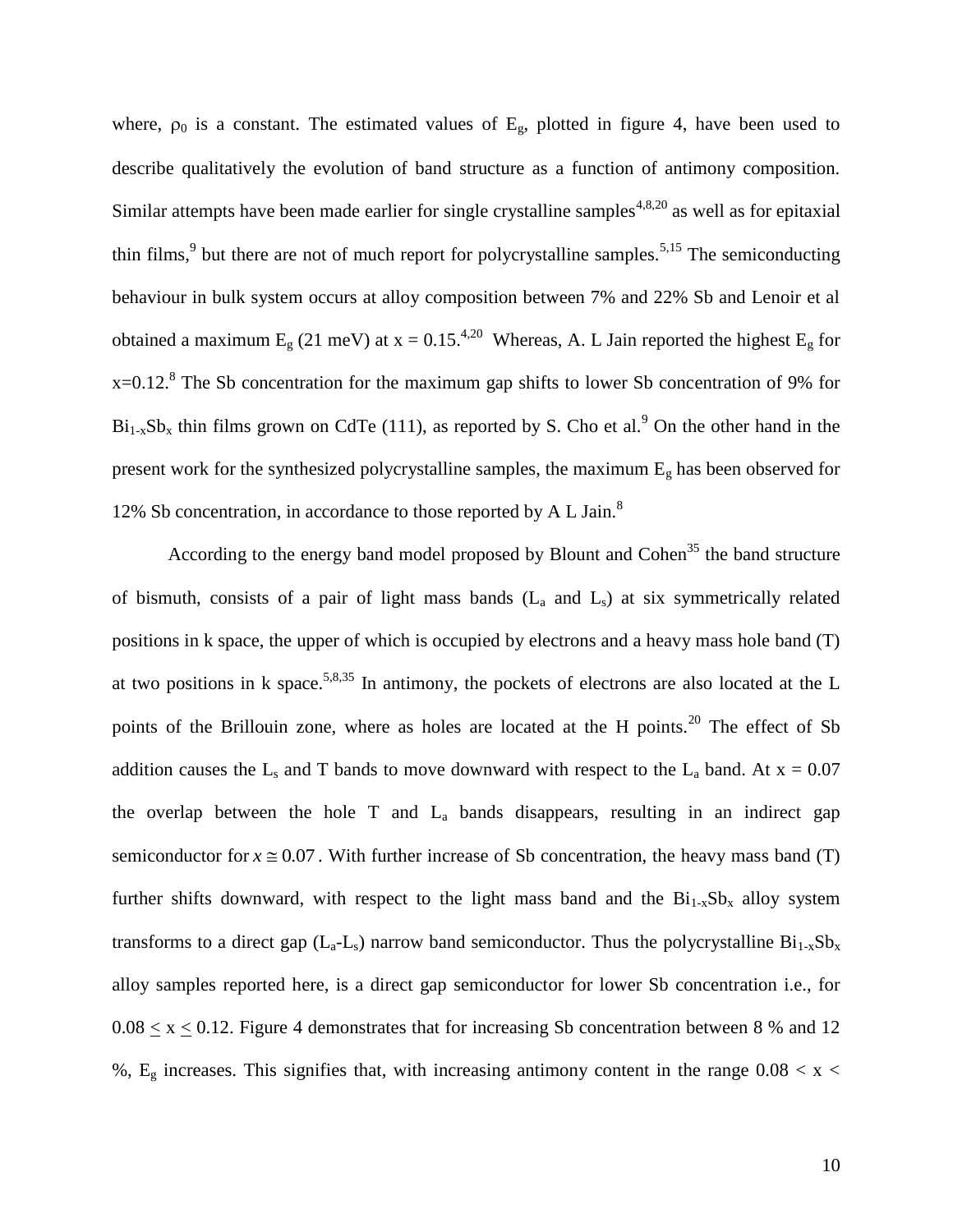0.12, T band shifts downward further, which in turn increases the estimated direct gap  $(L_a-L_s)$ . For increasing Sb content beyond 12 %, the hole H band lies above  $L_s$  and we have an indirect semiconductor  $(L_a-H)$ . From Figure 4 it has been further observed that, increasing antimony concentration for  $x > 0.12$ , decreases this estimated indirect E<sub>g</sub>. Actually for  $0.14 \le x \le 0.20$ , the evolution of H band is such that, the effective  $E_g$  ( $L_a$ -H) is indirect and decreases with increasing antimony concentration. As discussed above, Figure 2b clearly indicated that, the variation of lattice parameter with antimony concentration also shows a distinct slope change at  $x = 0.12$ . Thus the concurrent variation of  $E_g$  with Sb concentration and the concentration dependent variation of  $a_H$  and  $c_H$ , clearly demonstrate that with increasing antimony concentration the transition from direct to indirect gap semiconductor in  $Bi_{1-x}Sb_x$  alloy system is intimately related to the variation of the estimated lattice parameters. Based on the structural and the  $p-T$  presented here, we propose a band diagram, i.e., variation of energy bands near the Fermi level for the polycrystalline  $Bi_{1-x}Sb_x$  alloy system. The proposed band diagram is given in Figure 5. The

corresponding E-k diagram (schematic) for different  $Bi_{1-x}Sb_x$  (0.08  $\leq$  x  $\leq$  0.20) samples discussed here has been presented in Figure S3 [See the supplementary information for Figure S3 (*page 21*)]. It should be noted that, the band diagram proposed here is mainly based on equation 1, which suggests that the bands are parabolic with the same density of state. But there are multiple hole bands (L, T and H),



**FIG. 5.** Schematic representation of energy bands near the Fermi level for  $Bi_{1-x}Sb_x$  alloys as a function of Sb composition (x). Depending on Sb concentration, Bi-Sb alloys can be semi-metal (SM) or Semiconductor (SC), which is indicated in the diagram. For simplicity, the L, T and H point bands are drawn one on top of the others.

among them  $L_s$  is 'light' hole band where as T and H bands are 'heavy' hole bands, i.e., bands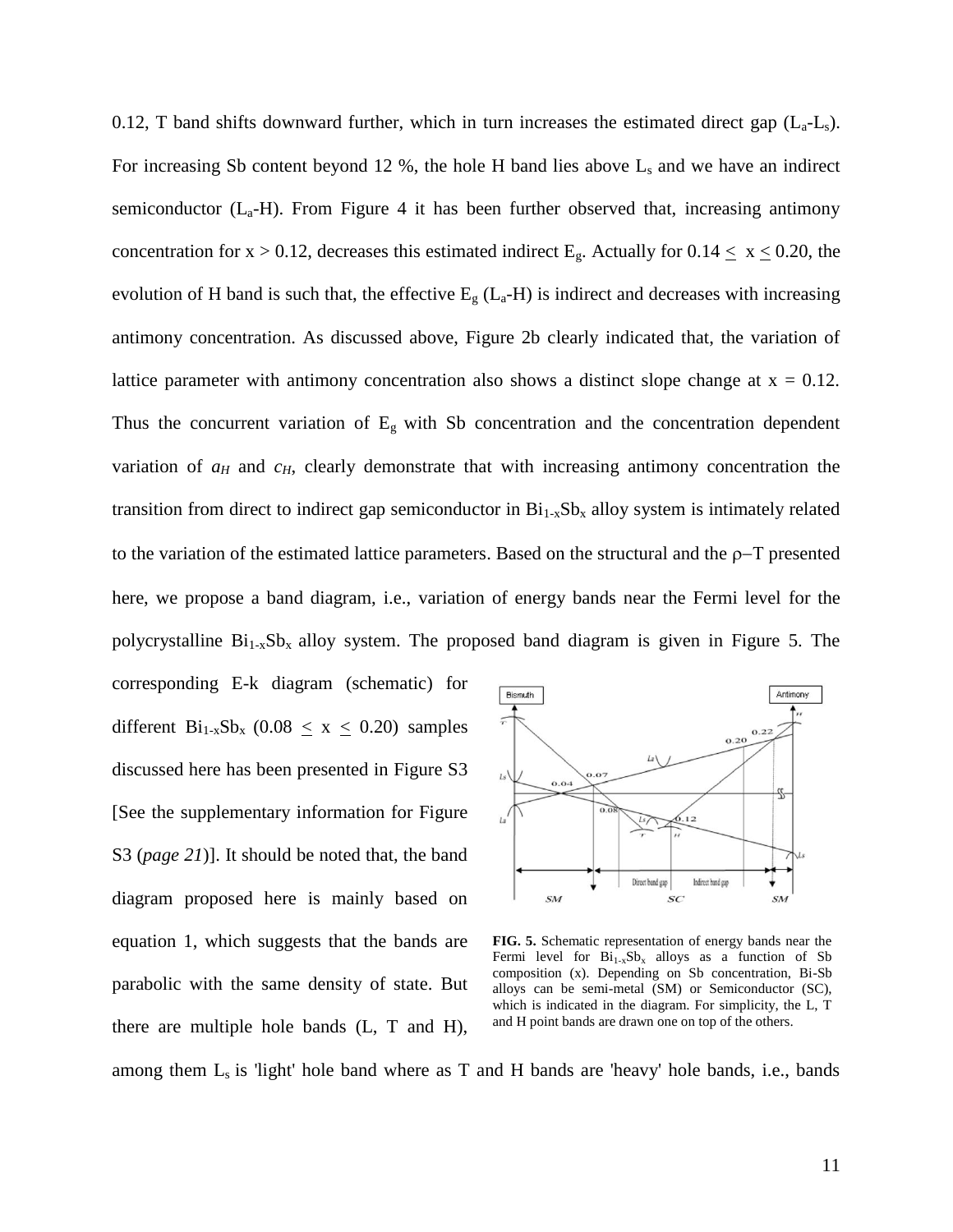with greater density of states. The band which makes dominant contribution to thermal variation of electrical resistivity is a complex interplay between position of respective bands, density of states, mobility and temperature. Also, equation 1 assumes that, carriers are scattered by acoustical phonons. Hence, it is tough to apply the above formula directly for polycrystalline samples, where other scattering mechanisms like grain boundary scattering also plays a significant role. Despite these approximations, for a qualitative understanding of Bi-Sb alloy system the use of this simple model is quite justified for describing the evolution of the band structure as a function of composition. $9,20$ 

### **IV. Conclusion:**

Structural analysis and measurement of thermal variation of resistivity data have been performed on polycrystalline  $Bi_{1-x}Sb_x$  (0.08  $\leq$  x  $\leq$  0.20) alloys, synthesized by solid state reaction method. XRD data revealed that the samples are single phase in nature. Rietveld refinement technique has been employed for in-depth structural analysis of rhombohedral  $Bi_{1-x}Sb_x$  samples. The description of a rhombohedral structure is commonly expressed in terms of equivalent hexagonal unit cell. Rietveld refinement data shows that, hexagonal lattice parameter  $a_H$  and  $c_H$ , decreases systematically with increasing antimony concentration. The Sb concentration dependent variation of  $a_H$  and  $c_H$  demonstrates a distinct slope change at  $x = 0.12$ . The electrical resistivity increases for the synthesized  $Bi_{1-x}Sb_x$  alloys with increase of Sb concentration (x). In addition, the measured  $\rho$ -T curve of the synthesized samples exhibits non-monotonic temperature dependence with a maximum  $\rho$  around 150 K. High temperature semiconducting data has been analysed and E<sup>g</sup> for these series of narrow gap semiconductors has been estimated. The alloy with 12 % Sb concentration shows highest  $E<sub>g</sub>$  of 21 meV. It has also been demonstrated that, the  $Bi_{1-x}Sb_x$  alloys with  $0.08 \le x \le 0.12$  is direct gap semiconductor, where as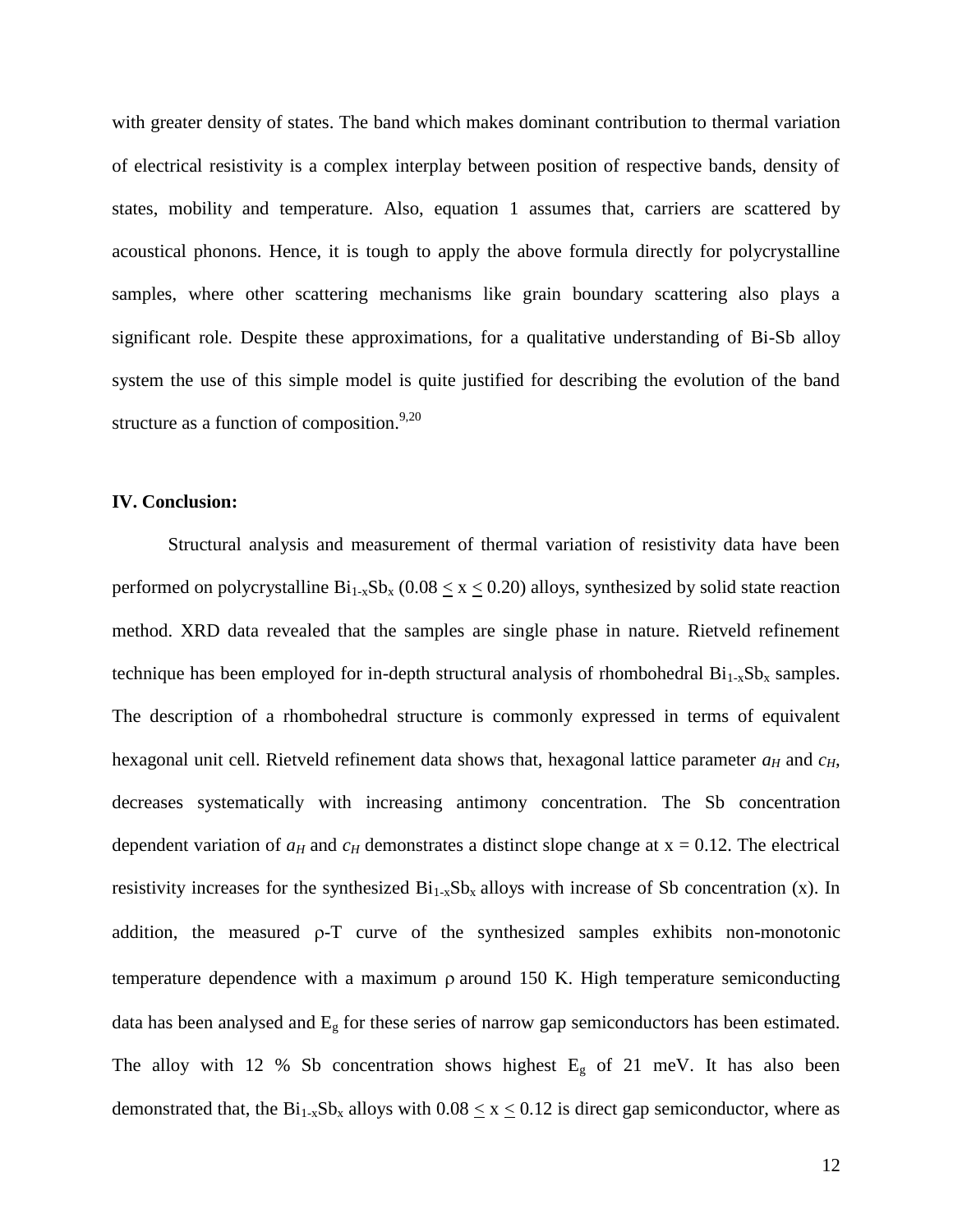for  $0.14 \le x \le 0.20$  it becomes indirect gap semiconductor. It can be concluded that the transition from direct to indirect gap semiconductor is depicted by a distinct slope change in the plotted lattice parameter (both  $a_H$  and  $c_H$ ) vs Sb concentration curve. Further, based on the  $\rho$ -T data, band diagram for the polycrystalline  $Bi_{1-x}Sb_x$  alloy system has been proposed.

#### **Acknowledgement:**

This work is supported by Department of Science and Technology (DST), Govt. of India and UGC, Govt. of India in the form of sanctioning research project, reference no. SF/FTP/PS-25/2009 and 39-990/2010(SR), respectively. Author KM is thankful to University Grants Commission (UGC) for providing him Junior Research Fellowship and author DD is grateful to DST, Govt of India for providing financial assistance in form of Junior Research fellowship through project no. SF/FTP/PS-25/2009.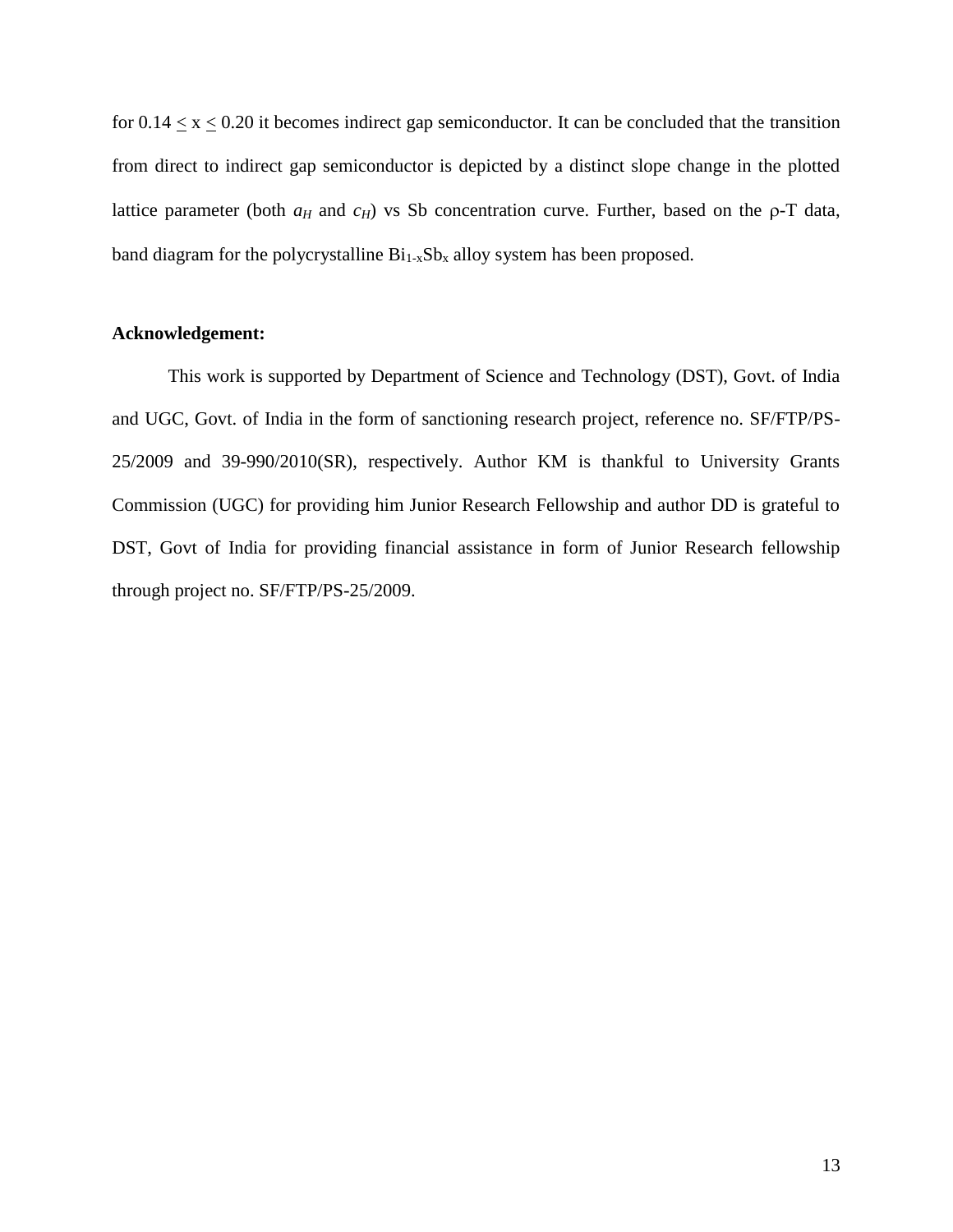# **References:**

- <sup>1</sup>Y. Kinemuchi, E. Guilmeau, O. I. Lebedev, and A. Maignan, J. Appl. Phys. **110**, 124304  $(2011).$
- ${}^{2}$ G.S. Nolas, J. Sharp, and H.J. Goldsmid, Thermoelectrics: Basic principles and New materials Developments (Springer, 2001)
- <sup>3</sup>O. Yamashita, and S. Tomiyoshi, J. Appl. Phys. **92**, 3794 (2002); H. Geng, W. Li, C. Sun, Z. Wang, G. Wang, and X. Qi, Physica B **405**, 465 (2010).
- <sup>4</sup>B. Lenoir, A. Dauscher, M. Cassart, Y. I. Ravich, and H. Scherrer, J. Phys. Chem. Solids **59**, 129 (1998).
- 5 S. Dutta, V. Shubha, and T.G. Ramesh, Physica B **405**, 1239 (2010).
- <sup>6</sup>H. Kitagawa, H. Noguchi, T. Kiyabu, M. Itoh, and Y. Noda, J. Phys. Chem. Solids **65**, 1223  $(2004)$ .
- ${}^{7}E$ . I. Rogacheva, A. A. Yakovleva, V. I. Pinegin, and M. S. Dresselhaus, J. Phys. Chem. Solids **69**, 580 (2008).
- <sup>8</sup>A. L. Jain, Phys. Rev. **114**, 1518 (1959).
- 9 S. Cho, A. Divenere, G. K. Wang, J. B. Ketterson, and J. R. Meyer, Phys. Rev. B **59**, 10691 (1999).
- <sup>10</sup>M. P. Vecchi, and M.S. Dresselhaus, Phys. Rev. B **10**, 771 (1974).
- <sup>11</sup>J. P. Issi, Aust. J. Phys. **32**, 585 (1979).
- <sup>12</sup>E. E. Mendez, A. Misu, and M. S. Dresselhaus, Phys. Rev. B **24**, 639 (1981).
- <sup>13</sup>V. Shubha, S. Dutta, and T.G. Ramesh, High Temp. High Press. **37**, 317 (2008).
- <sup>14</sup>K. Hiruma, G. Kido, K. Kawauchi, and N. Miura, Solid State Commun. **33**, 257 (1980).
- <sup>15</sup>Aritra Banerjee, B. Fauque, K. Izawa, A. Miyake, I. Sheikin, J. Flouquet, B. Lenoir, and K. K.Behnia, Phys. Rev. B **78**, 161103(R) (2008).
- <sup>16</sup>E. I. Rogacheva, A. A. Drozdova, N. Nashchekina, M. S. Dresselhaus, and G. Dresselhaus, Appl. Phys. Lett. **94**, 202111 (2009).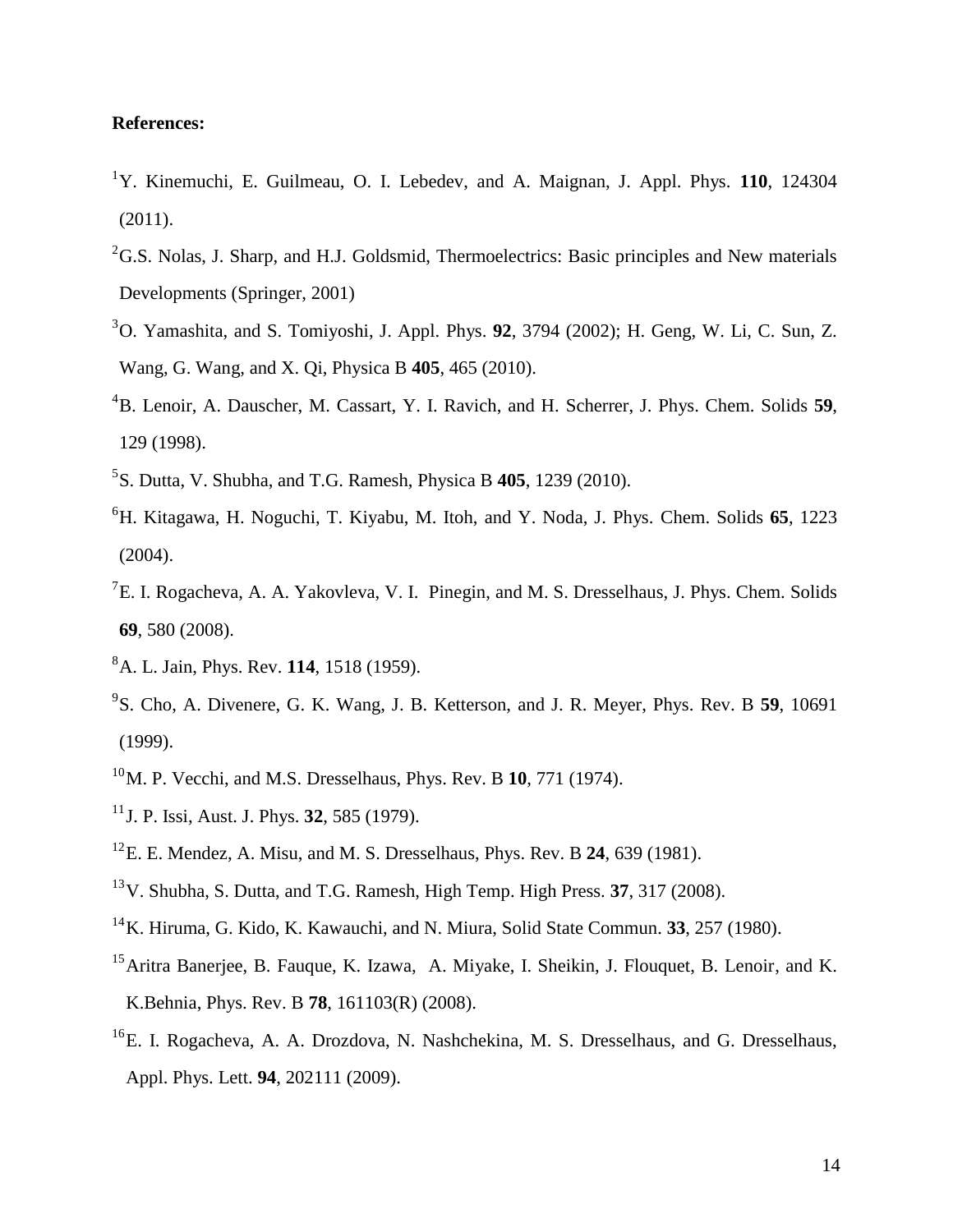- <sup>17</sup>D. Hsieh, D. Qian, L. Wray, Y. S. Hor, R. J. Cava, and M. Z. Hasan, Nature **452**, 970 (2008).
- <sup>18</sup>T. Hirahara, Y. Sakamoto, Y. Saisyu, H. Miyazaki, S. Kimura, T. Okuda, I. Mastuda, S. Murakami, and S. Hasegawa, Phys. Rev. B **81**, 165422 (2010).
- <sup>19</sup>A. A. Taskin, K. Segawa, and Y. Ando, Phys. Rev. B **82**, 121302(R) (2010).
- <sup>20</sup>B. Lenoir, M. Cassart, J. P. Michenaud, H. Scherrer, and S. Scherrer, J. Phys. Chem. Solids **57**, 89 **(**1996).
- $^{21}$ M. Hansen, and K. Anderko, Constitution of Binary Alloys (McGraw Hill Book Company, New York, 1958) p. 332-334.
- <sup>22</sup>Y. Lin, O. Rabin, S. B. Cronin, J. Y. Ying, and M. S. Dreselhaus, Appl. Phys. Lett. **81**, 2403 (2002).
- <sup>23</sup>S. Cho, A. Divenere, G. K. Wang, J. B. Ketterson, and J. R. Meyer, J. Vac. Sci. Technol. A **17**, 9 (1999).
- <sup>24</sup>S. Cho, A. Divenere, G. K. Wang, J. B. Ketterson, and J. R. Meyer, J. Appl. Phys **85**, 3655 (1999).
- <sup>25</sup>D. Kenfaui, D. Chateigner, M. Gomina, J. G. Noudem, J. Alloys and Compounds **490**, 472 (2010).
- <sup>26</sup> J. P. Dismukes, R. J. Paff, R. T. Smith, and R. Ulmer, Journal of Chemical and Engineering Data **13**, 317 (1968).
- <sup>27</sup>S. M. Souza, D. M. Triches, C. M. Poffo, J. C. de Lima, T. A. Grandi, and R. S. de Biasi, J. Appl. Phys. **109**, 013512 (2011).
- <sup>28</sup>S. Fan, J. Zhao, J. Guo, Q. Yan, J. Ma, and H. H. Hng, Appl. Phys. Lett. **96**, 182104 (2010).
- <sup>29</sup> L. Lutterotti, S. Matthies, H. R. Wenk, in: J.A. Spunar (Ed.), MAUD (Material Analysis Using Diffraction): A User Friendly Java Program for Rietveld Texture Analysis and More, Texture of Materials: Proceeding of ICOTOM14, National Research Council of Canada, Ottawa, 1999, pp.1599-1604; IUCr: Newsl. CPD **21**, 14 (1999).
- $30$ J. G. M. van Berkum, G. J. M. Sprong, Th. de Keijser, R. Delhez, & E. J. Sonneveld, Powder Diffr. **10**, 129 (1995).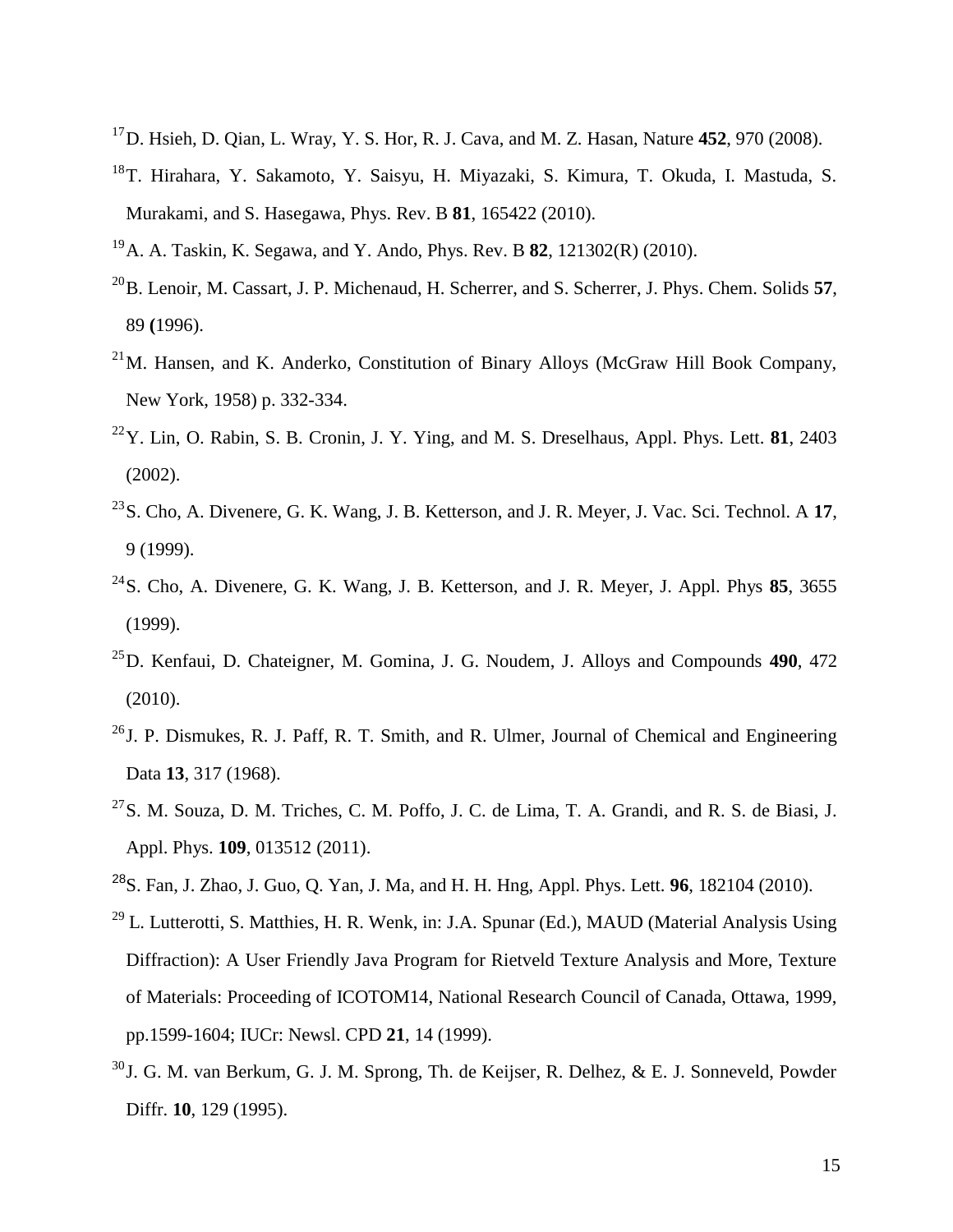- <sup>31</sup>M. Shankar Narayana, and N. Gopi Krishna, Phys. Stat. Sol. (a) **202**, 2731 (2005).
- <sup>32</sup>B. D. Cullity, Elements of X-Ray Diffraction, Second Ed. (Addison-Wesley Publishing Company Inc, 1978) p. 502-505.
- <sup>33</sup>J. C. Slater, J. Chem. Phys. **41**, 3199 (1964).
- <sup>34</sup>C. Suryanarayana, and M. Grant Norton, X-Ray Diffraction: A Practical Approach (Plenum Press, New York, 1998) p.207; G.K. Williamson, and W. Hall, Acta Metallurgica **1**, 22 (1953). <sup>35</sup>M. H. Cohen, and E. I. Blount, Philos. Mag. **5**, 115 (1960).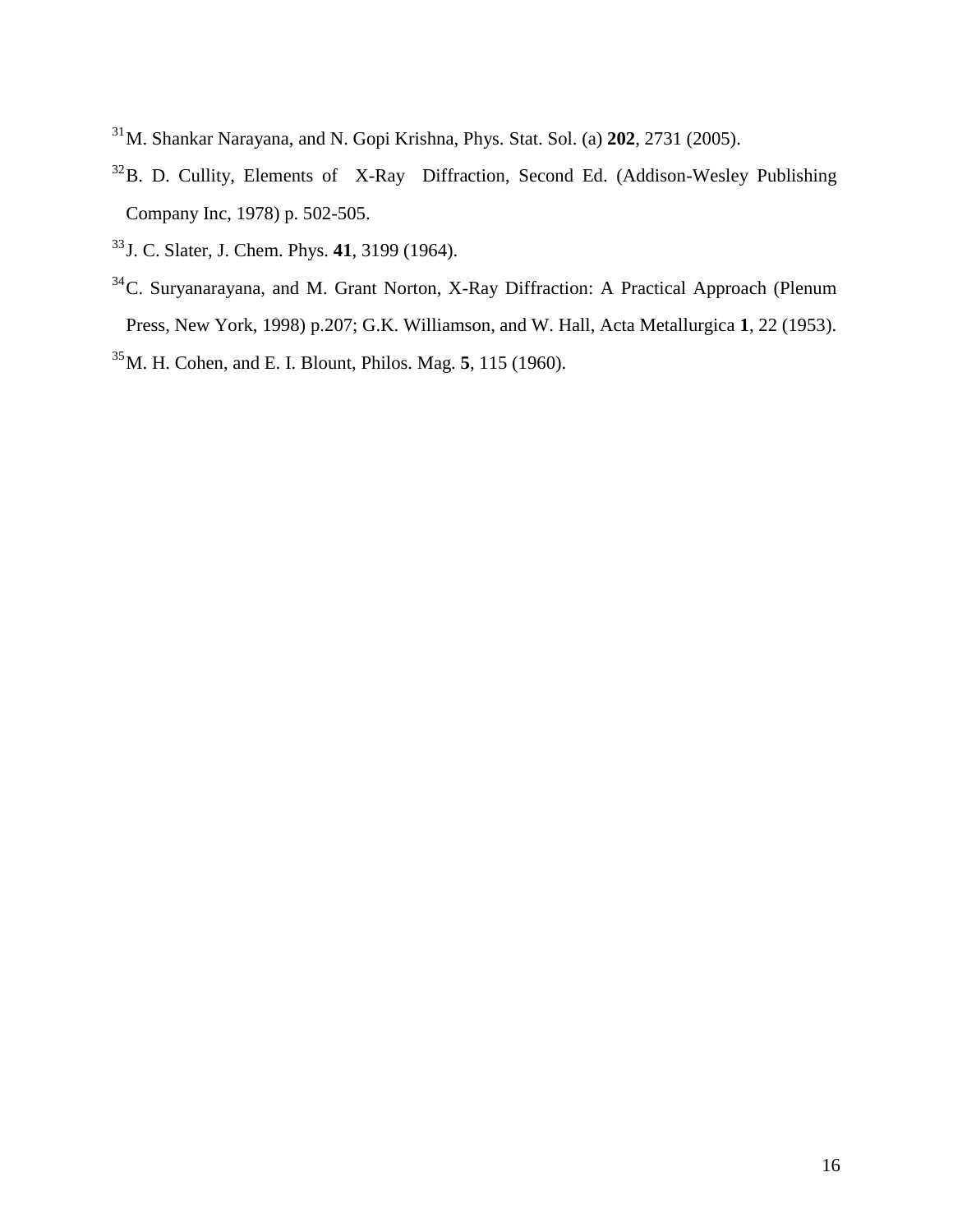**Table-I**. Structural parameters of Hexagonal unit cell of  $Bi_{1-x}Sb_x$  (0.08  $\le x \le 0.20$ ) alloy for different Sb concentrations (x), obtained by Rietveld Refinement technique using MAUD software along with the corresponding Goodness of fit (GoF) or  $\chi^2$  value.

| $\mathbf{X}$ | Hexagonal lattice parameter   | GoF or $\chi^2$                |                                 |       |
|--------------|-------------------------------|--------------------------------|---------------------------------|-------|
|              | aн                            | $c_{\rm H}$                    | Volume $(\AA^3)$                |       |
| 0.08         | $4.5429 + 2.7 \times 10^{-4}$ | $11.8579 + 1.1 \times 10^{-3}$ | $211.9294 + 5.3 \times 10^{-3}$ | 1.138 |
| 0.10         | $4.5390 + 1.2 \times 10^{-4}$ | $11.8465 + 6.7 \times 10^{-4}$ | $211.3625 + 3.1 \times 10^{-3}$ | 1.334 |
| 0.12         | $4.5358 + 2.2 \times 10^{-4}$ | $11.8414 + 1.2 \times 10^{-3}$ | $210.9741 + 5.5 \times 10^{-3}$ | 1.066 |
| 0.14         | $4.5294 + 1.5 \times 10^{-4}$ | $11.8243 + 8.1 \times 10^{-4}$ | $210.0755 + 3.7 \times 10^{-3}$ | 1.199 |
| 0.16         | $4.5237 + 4.3 \times 10^{-4}$ | $11.8157 + 1.9 \times 10^{-3}$ | $209.3947 + 9.0 \times 10^{-3}$ | 1.389 |
| 0.20         | $4.5168 + 2.2 \times 10^{-4}$ | $11.7950 + 1.4 \times 10^{-3}$ | $208.3903 + 6.3 \times 10^{-3}$ | 1.292 |
|              |                               |                                |                                 |       |

**Table-II**. The strain and grain size values estimated from both Williamson-Hall (WH) method and Reitveld refinement technique for all synthesized  $Bi_{1-x}Sb_x$  samples.

| Sb<br>content | <i>Strain</i><br>estimated from |                         | Grain size<br>estimated from |                 |
|---------------|---------------------------------|-------------------------|------------------------------|-----------------|
| (at %)        |                                 |                         |                              |                 |
|               | WH method                       | Rietveld                | WH method                    | Rietveld        |
|               |                                 | Refinement              | (nm)                         | Refinement (nm) |
| 08            | $0.98 \times 10^{-3}$ +         | $0.68 \times 10^{-3}$ + | $455 + 50$                   | $444 + 56$      |
|               | 5.26 x $10^{-5}$                | $5.2 \times 10^{-5}$    |                              |                 |
| 10            | $1.05 \times 10^{-3} +$         | $1.26 \times 10^{-3} +$ | $402 + 32$                   | $375 + 30$      |
|               | $8.28 \times 10^{-5}$           | $3.5 \times 10^{-5}$    |                              |                 |
| 12            | $4.94 \times 10^{-3} +$         | $1.59 \times 10^{-3} +$ | $305 + 60$                   | $303 + 56$      |
|               | $3.3 \times 10^{-4}$            | $7.2 \times 10^{-5}$    |                              |                 |
| 14            | 5.55 x $10^{-3}$ +              | $2.25 \times 10^{-3} +$ | $167 + 22$                   | $283 + 29$      |
|               | $3.4 \times 10^{-4}$            | 4.1 x $10^{-5}$         |                              |                 |
| 16            | $7.57 \times 10^{-3} +$         | $3.17 \times 10^{-3} +$ | $148 + 12$                   | $237 + 11$      |
|               | $4.4x 10^{-4}$                  | $8.6 \times 10^{-5}$    |                              |                 |
| 20            | $8.01 \times 10^{-3} +$         | $3.16 \times 10^{-3} +$ | $108 + 16$                   | $170 + 18$      |
|               | $3.9 \times 10^{-4}$            | $6.3 \times 10^{-5}$    |                              |                 |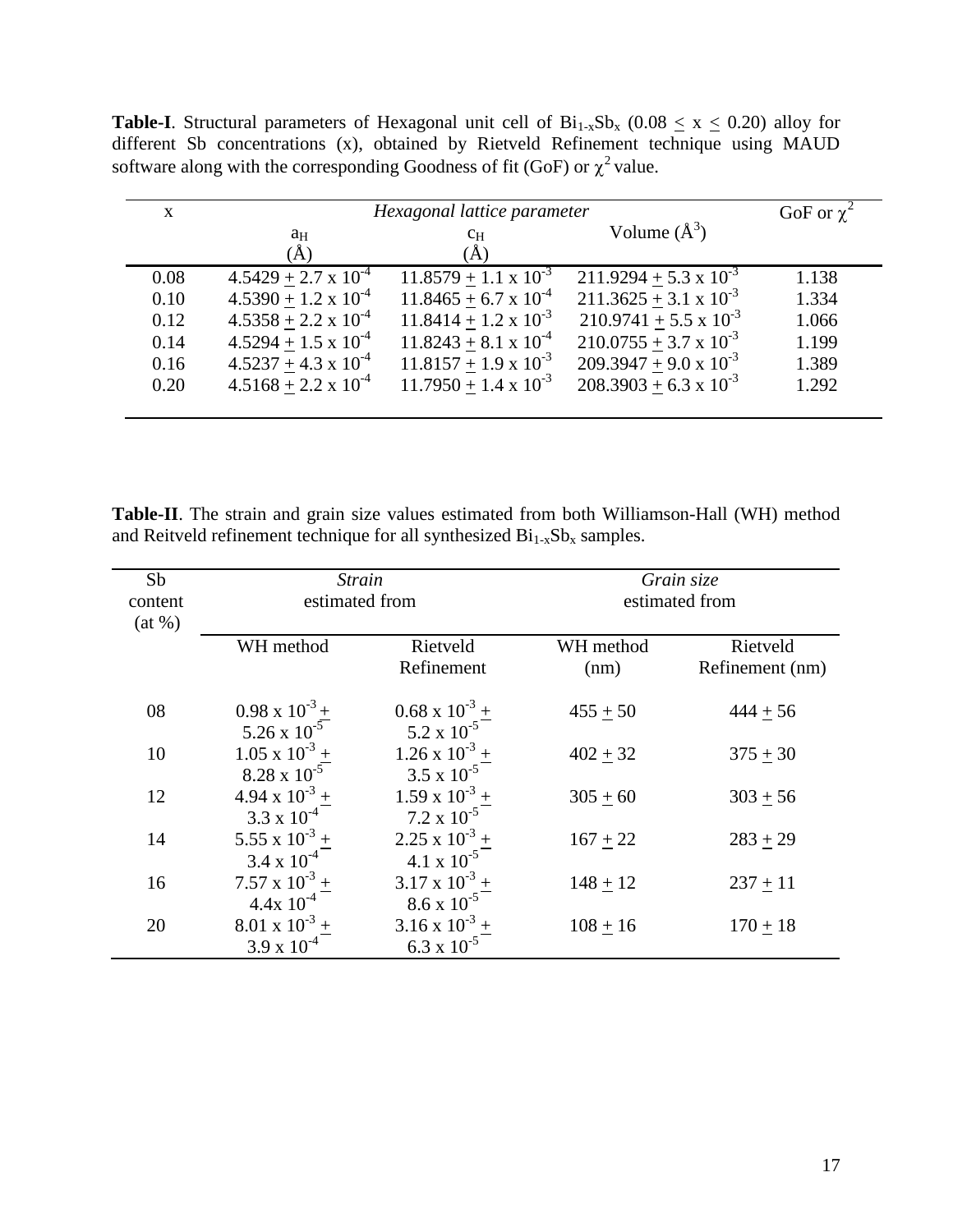## **Supplementary Information**

**FIGURE S1:** Rietveld refinement pattern and the corresponding refinement parameters obtained using MAUD software for  $Bi_{1-x}Sb_x$  alloys for: (a) x=0.08, (b) x=0.10, (c) x=0.12, (d)  $x=0.14$ , (e)  $x=0.16$ , (f)  $x=0.20$ . The values given in bracket represent corresponding errors.

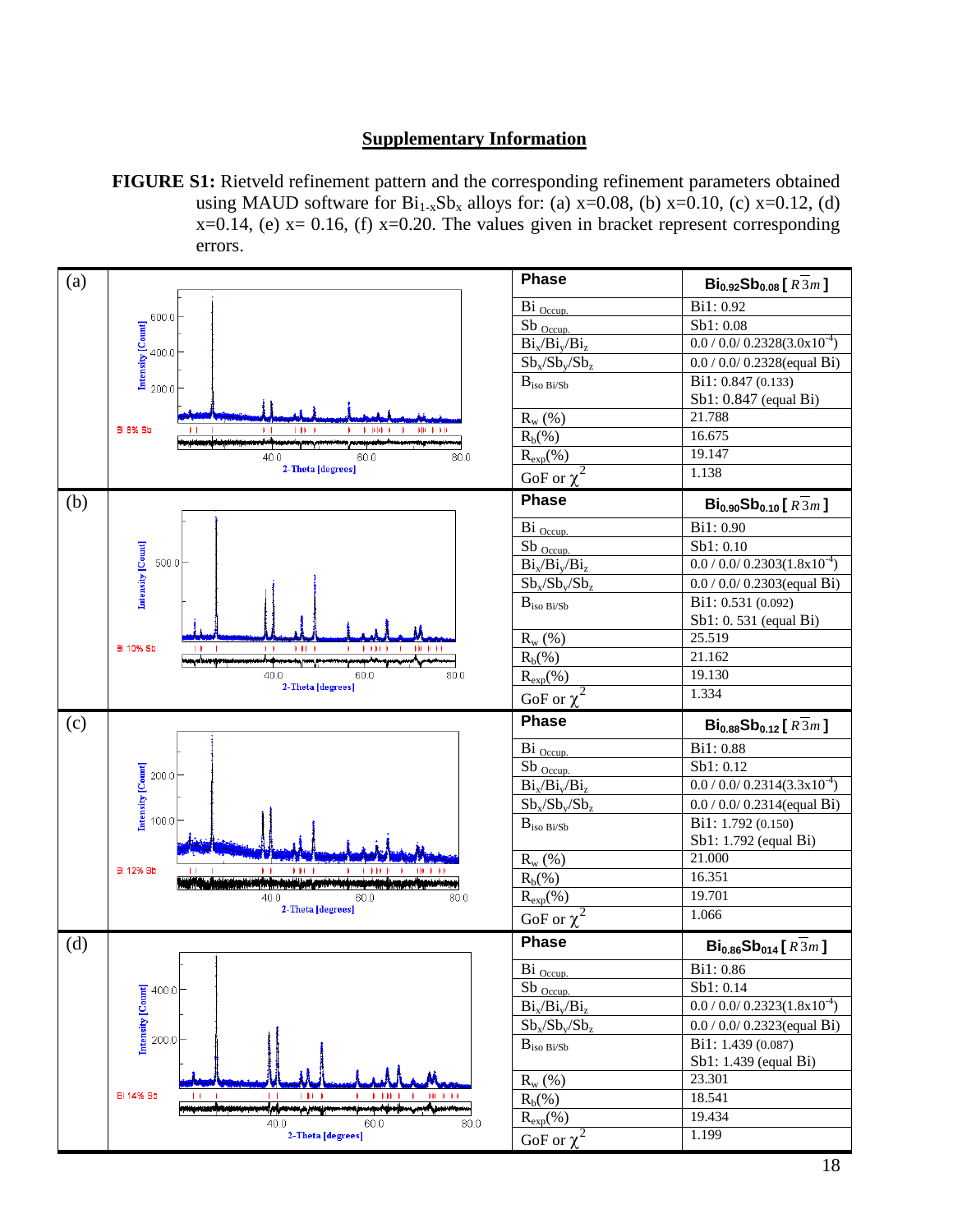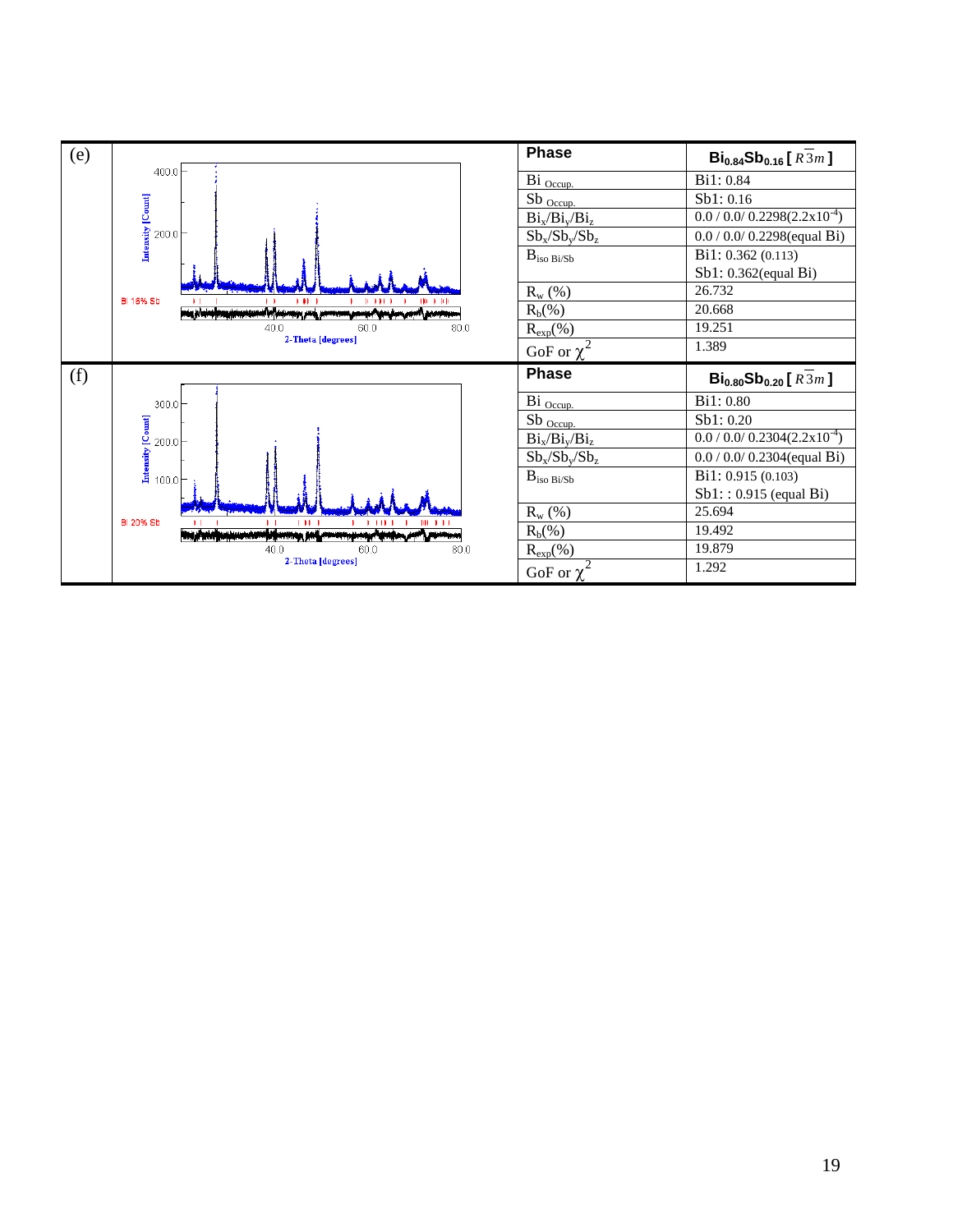**FIGURE S2:** Williamson-Hall plots for different  $Bi_{1-x}Sb_x$  (0.08 < x < 0.20) samples, where  $\theta$  is the Bragg angle and  $B_r$  is the Full Width at Half Maxima (FWHM) of the XRD peaks due to the combined effects of crystallite size and lattice strain. It should be mentioned that, if FWHM of the observed X-Ray peak is  $B_0$  and FWHM due to the instrumental broadening is  $B_i$ , then  $B_r = B_0 - B_i$